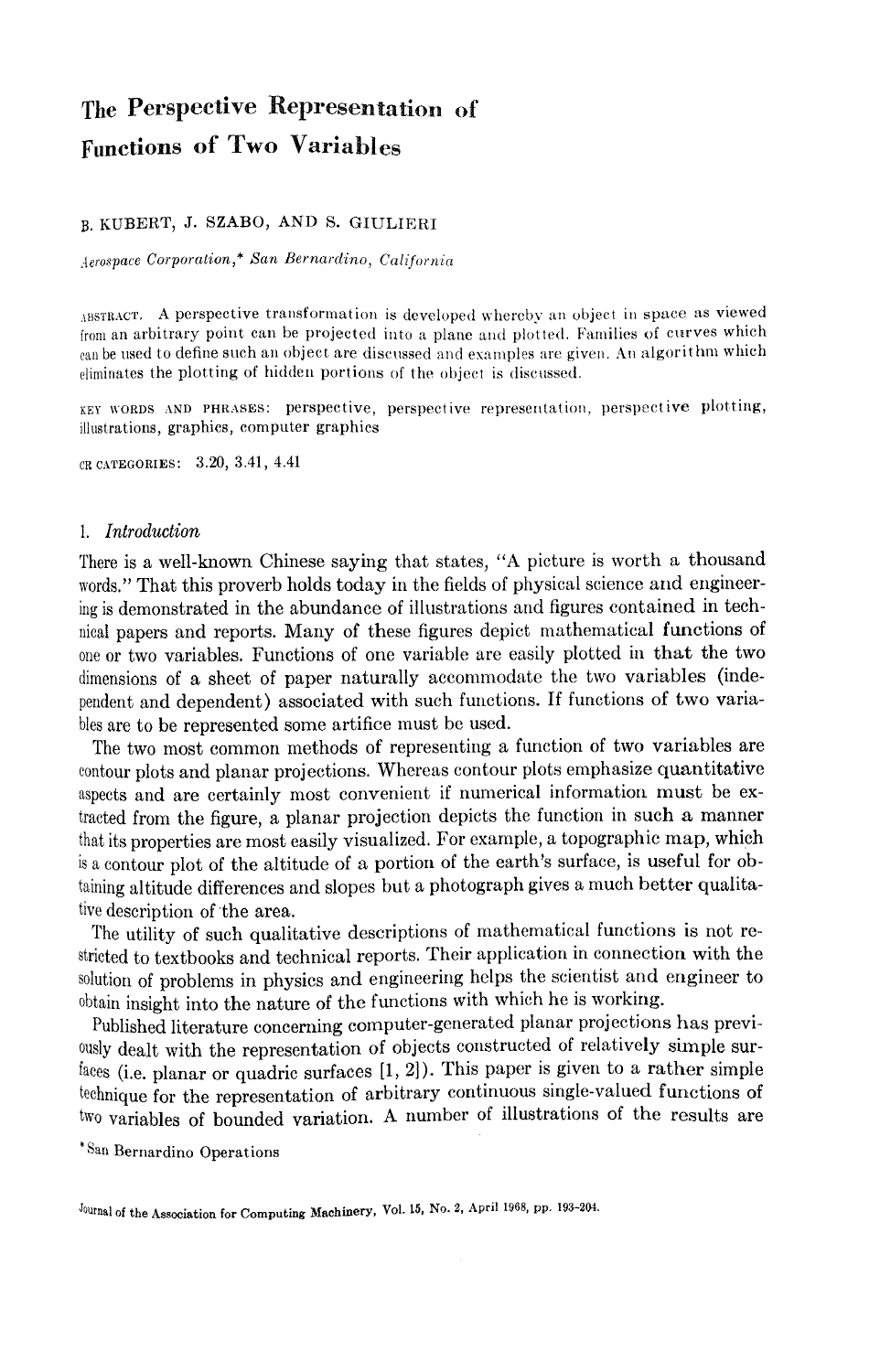

FIG. 1

given. Currently an alternate method of representing such functions is being iavestigated by Di Leonardo [3]. An example of his work can be found in [4].

#### *2. Perspective Transformation*

The planar projection that best represents real objects as viewed by the naked eye through a homogeneous medium is perspective. This type of projection maps aa arbitrary point of space, P, to a point, P', on a plane, II, such that all lines  $\overline{PP'}$  intersect in a common point C. The point C is called the center of projection and corresponds to the eye of the observer. The plane, II, is called the plane of projection and is oriented so that its normal is parallel to the line of sight.

Let the function to be plotted, say  $f(x, y)$ , be given in terms of a set of rectangular coordinates  $(x, y, z)$  where

$$
z = f(x, y). \tag{1}
$$

(See Figure 1.) Suppose that the observer's eye is situated at the point C with coordinates  $(c_x, c_y, c_z)$  referred to the same rectangular coordinate system, and further, that the line of sight makes angles  $\alpha$ ,  $\beta$ , and  $\gamma$  with the x-, y-, and z-axes, respectively. Let a distance, d, be given and define  $Q(q_x, q_y, q_z)$  as a point such that CQ is the direction of sight and  $|\overline{CQ}| = d$ . Let the plane of projection, II, be constructed through Q and normal to  $\overline{CQ}$ . The straight line from C to an arbitrary point in space P(x, y, z) will intersect H in some point P'( $\xi$ ,  $\eta$ ,  $\zeta$ ). P' is the perspective image of P in II with respect to C.

From the geometry it follows that

$$
q_x = c_x + d(\cos \alpha), \quad q_y = c_y + d(\cos \beta), \quad q_z = c_z + d(\cos \gamma) \tag{2}
$$

and

$$
\frac{\xi - c_x}{x - c_x} = \frac{\eta - c_y}{y - c_y} = \frac{\zeta - c_z}{z - c_z} = K,\tag{3}
$$

where  $K$  is the common ratio and varies with P. By definition

$$
CQ = d(\cos \alpha \mathbf{i} + \cos \beta \mathbf{j} + \cos \gamma \mathbf{k}). \tag{4}
$$

Since P' lies in the plane II it must satisfy

$$
\overline{CQ} \cdot \overline{QP'} = 0. \tag{5}
$$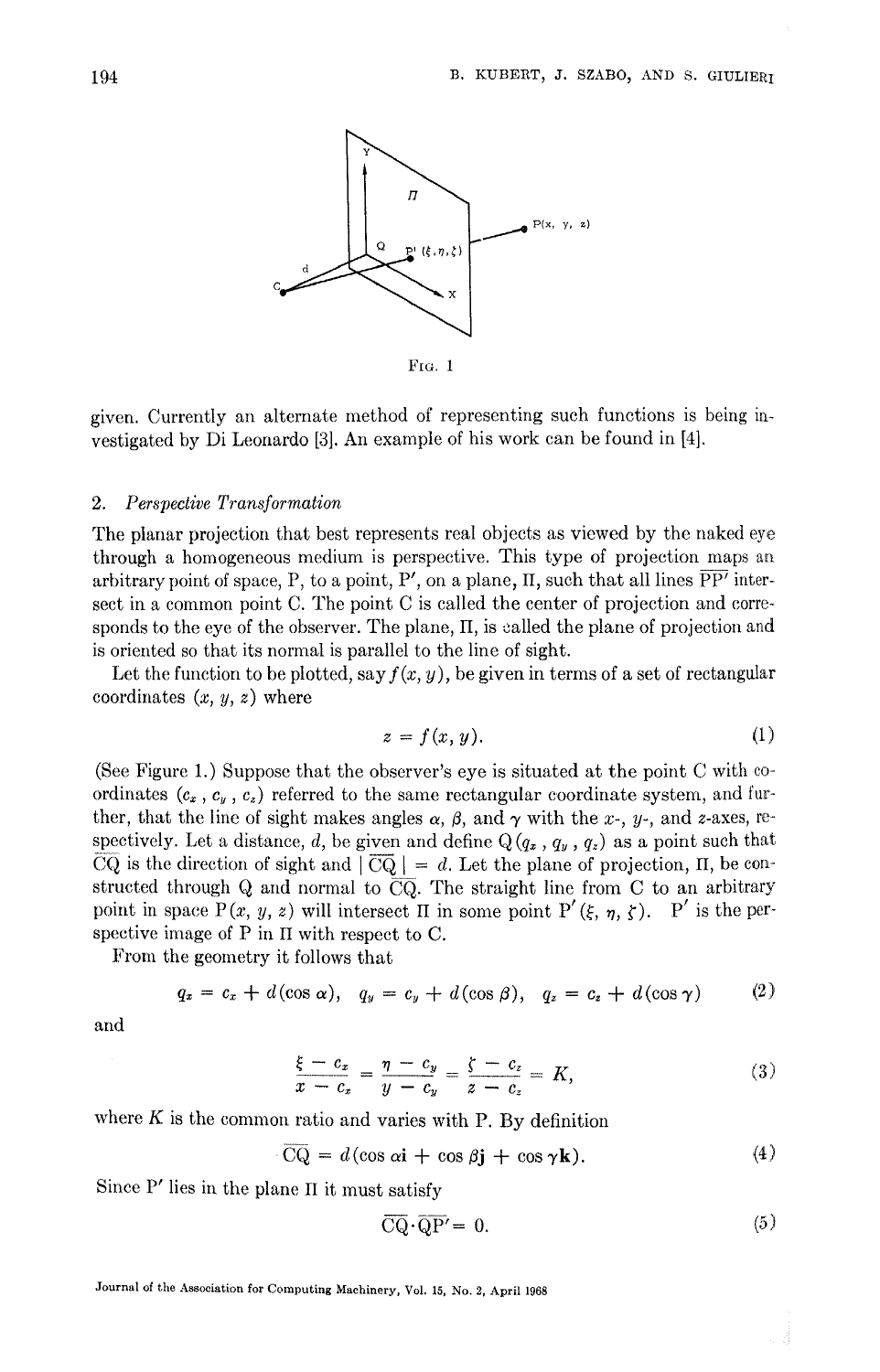But 
$$
\overline{CQ} \cdot \overline{QP'} = \overline{CQ} \cdot (\overline{QC} + \overline{CP'}) = 0
$$
 so that  $\overline{CQ} \cdot \overline{CP'} = \overline{CQ} \cdot \overline{CQ}$  or  
\n $(\xi - c_x) \cos \alpha + (\eta - c_y) \cos \beta + (\zeta - c_z) \cos \gamma = d.$  (6)

Substitution of eqs. (3) into eq. (6) gives

$$
K = d / [(x - c_x) \cos \alpha + (y - c_y) \cos \beta + (z - c_z) \cos \gamma],
$$
 (7)

which, together with eqs.  $(3)$ , defines P' as

$$
\xi = c_x + K(x - c_x), \quad \eta = c_y + K(y - c_y), \quad \zeta = c_z + K(z - c_z).
$$
 (8)

It remains to express P' in terms of a two-dimensional system of coordinates in  $\text{II}$ . The equation of  $\text{II}$  (i.e. eq. (5)) can be written

$$
(\xi - q_x) \cos \alpha + (\eta - q_y) \cos \beta + (\zeta - q_z) \cos \gamma = 0. \tag{9}
$$

The line formed by the intersection of the horizontal plane  $\zeta - q_z = 0$  and II is

$$
\frac{\xi - q_x}{\cos \beta} = \frac{\eta - q_y}{-\cos \alpha} = \frac{\zeta - q_z}{0}.
$$
 (10)

One of the new coordinate axes in  $\Pi$  (the X-axis) will be defined along this line.

A unit vector, in the positive X-direction, in terms of the original coordinates, is given by

$$
\mathbf{U}_x = \mathbf{S}_1[(\cos \beta)\mathbf{i} - (\cos \alpha)\mathbf{j}]/\sin \gamma, \tag{11}
$$

where  $S_1 = \pm 1$ . In order to define the other coordinate axis in II (the Y-axis) a unit vector,  $\mathbf{U}_r$ , in  $\Pi$  must be found such that

$$
\mathbf{U}_x \cdot \mathbf{U}_y = 0. \tag{12}
$$

Let

$$
\mathbf{U}_Y = a\mathbf{i} + b\mathbf{j} + c\mathbf{k}.\tag{13}
$$

Equation (12) requires that

$$
a(\cos \beta) - b(\cos \alpha) = 0. \tag{14}
$$

Since  $U<sub>r</sub>$  is in II it must be normal to  $CQ$ . Thus

$$
a(\cos \alpha) + b(\cos \beta) + c(\cos \gamma) = 0. \tag{15}
$$

Furthermore, since  $U_Y$  is a unit vector,

$$
a^2 + b^2 + c^2 = 1. \tag{16}
$$

The simultaneous solution of eqs.  $(14)$ ,  $(15)$ , and  $(16)$  yields

$$
a = S_2 \cos \alpha \cos \gamma / \sin \gamma,
$$
  
\n
$$
b = S_2 \cos \beta \cos \gamma / \sin \gamma,
$$
  
\n
$$
c = -S_2 \sin \gamma,
$$
\n(17)

where  $S_2 = \pm 1$ .

b.

The signs of  $S_1$  and  $S_2$  will depend on the directions of the positive X- and Yaxes. If the observer is oriented such that up corresponds to an increasing component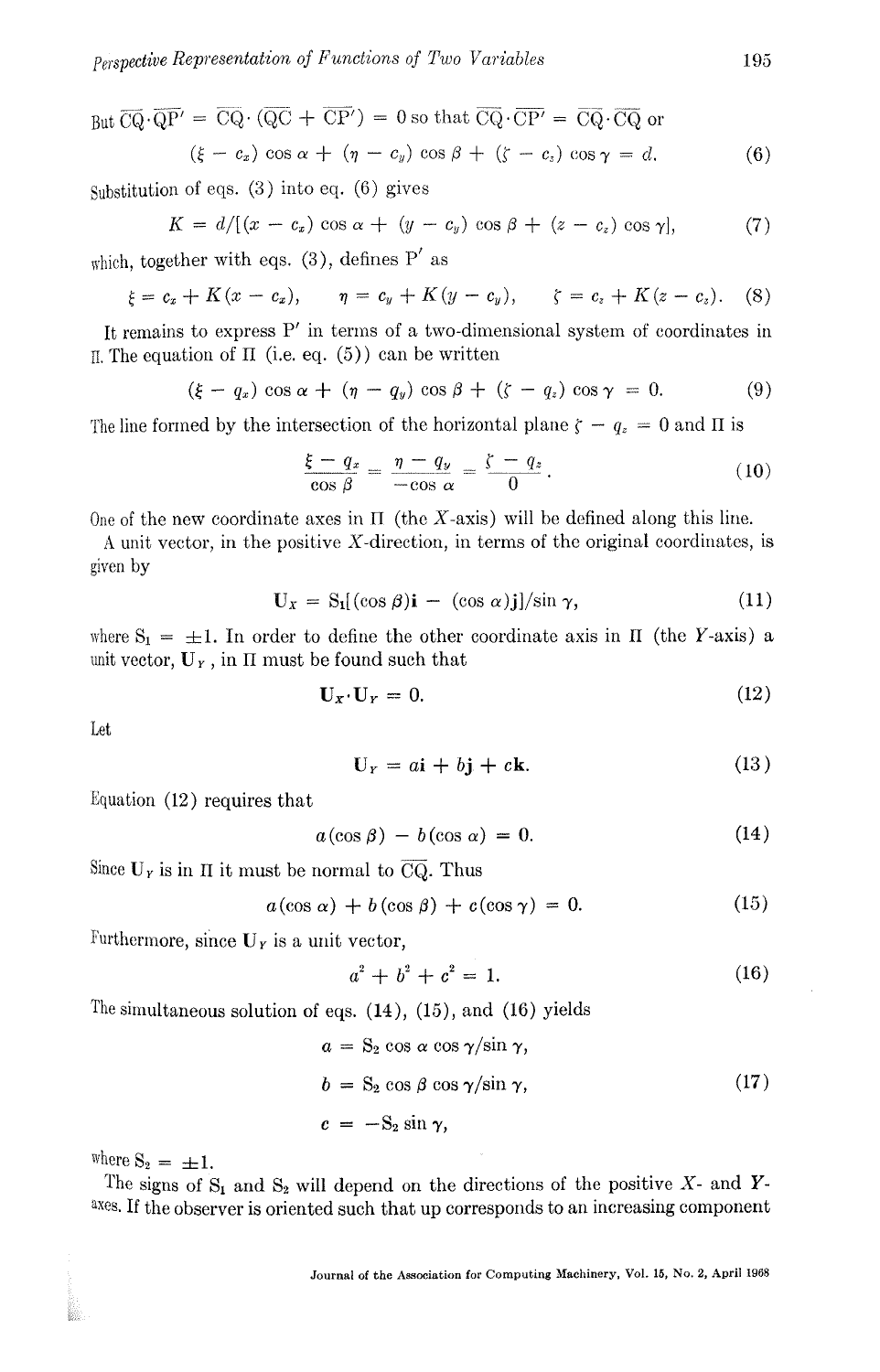of z and the usual convention is followed (i.e. positive X to the right, positive  $\gamma$ up),  $U_Y$  must have a positive component in the positive z-direction. Thus,

$$
\mathbf{U}_Y \cdot \mathbf{k} > 0. \tag{18}
$$

Furthermore,  $U_x \cdot U_y$  must be parallel to the line of sight and must point to the observer's side of II.

$$
\mathbf{U}_X \cdot \mathbf{U}_Y = -\frac{1}{d} \cdot \overline{\mathbf{CQ}}.\tag{19}
$$

Substitution of eqs.  $(4)$ ,  $(11)$ ,  $(13)$ , and  $(17)$  into the relations  $(18)$  and  $(19)$  yields

$$
S_2 \sin \gamma < 0, \qquad S_1 S_2 = -1.
$$

Since  $0 < \gamma < \pi$ , sin  $\gamma > 0$  and  $S_1 = 1$ ,  $S_2 = -1$ .

If the new coordinate system has its origin at  $Q$ , the components of  $P'$  in terms of the new axes will be  $(\overline{QP'} \cdot U_x, \overline{QP'} \cdot U_y)$ . It follows that

$$
X = \left[ (\xi - q_x) \cos \beta - (\eta - q_y) \cos \alpha \right] / \sin \gamma, Y = \left( \zeta - q_x \right) / \sin \gamma.
$$
 (20)

To recapitulate: Give the center of projection,  $(c_x, c_y, c_z)$ , the direction of sight, (cos  $\alpha$ , cos  $\beta$ , cos  $\gamma$ ), and the distance of the plane of projection, d, to find the projection of a point in space,  $P(x, y, z)$ , compute

(1) 
$$
q_x = c_x + d(\cos \alpha)
$$
,  $q_y = c_y + d(\cos \beta)$ ,  $q_z = c_z + d(\cos \gamma)$ .

(2) 
$$
K = d/[(x - c_x) \cos \alpha + (y - c_y) \cos \beta + (z - c_z) \cos \gamma].
$$

(3) 
$$
\xi = c_z + K(x - c_z), \quad \eta = c_y + K(y - c_y), \quad \zeta = c_z + K(z - c_z).
$$

(4)  $X = \left[\frac{k-a_x}{\cos \beta - \left(\eta - q_y\right)\cos \alpha\right] / \sin \gamma, \quad Y = \frac{k-a_x}{\sin \gamma}.$ 

Note that step (4) requires  $\sin \gamma \neq 0$ , the transformation being singular otherwise. This singularity occurs because the two planes whose intersection defines the X-axis are identical. If it is required that the line of sight be vertical (i.e.  $\sin \gamma = 0$ ) the X-axis can be defined as the intersection of II and the vertical plane  $\eta - q_y = 0$ . If, furthermore, up corresponds to an increasing y-component, positive  $X$  is to the right, and positive  $Y$  is up, then the perspective transformation is

$$
X = [- (\xi - q_x) \cos \gamma + (\zeta - q_x) \cos \alpha]/\sin \beta,
$$
  
\n
$$
Y = (\eta - q_y)/\sin \beta.
$$
 (21)

Equations (21) can be used in place of eqs. (20) for this case.

#### *3. Generating Curves--Array of Data Points*

From the infinity of points on the surface representing the function in eq.  $(1)$ , a selection must be made of a subset that will conveniently and effectively represent the surface. Most convenient for this purpose is a two-dimensional rectangular array of  $(x, y, z)$  triples, each row and column consisting of points in a space curve on the surface. For example, the  $(x, y)$ -coordinates of points in a given column might lie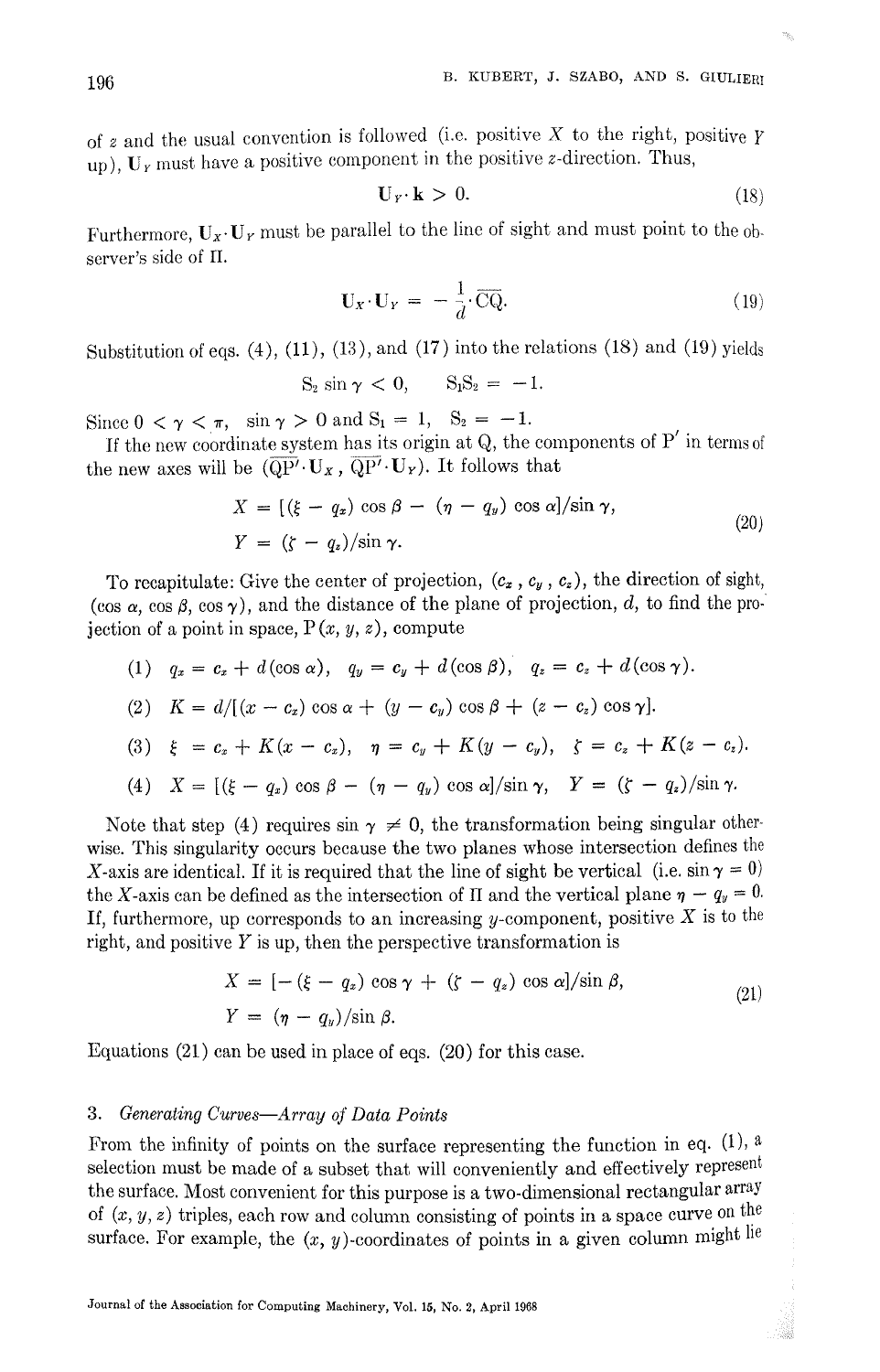

on the planar curve

$$
u = \phi(x, y), \tag{22}
$$

where  $u$  is fixed for the column but varies from column to column, with the  $z$ -coordinate, of course, satisfying eq. (1). Similarly, the points in a given row might satisfy

$$
v = \psi(x, y), \tag{23}
$$

where  $v$  is fixed for the row. Figure 2 is an example of a perspective drawing that utilizes such generating curves. It depicts the function

$$
z = -0.5x^2 - y^2 \tag{24}
$$

by means of the generating curves

$$
u = -0.5x^2 - y^2, \qquad -1 \le u \le 0,\tag{25}
$$

$$
v = y/x^2, \qquad -90^{\circ} \le \tan^{-1} v \le 90^{\circ}. \tag{26}
$$

The two families given by eqs. (25) and (26) are orthogonal to one another. This 0rthogonal property is generally desirable, as perspective views generated from such families tend to be well defined and aesthetically pleasing.

The most simple pair of mutually orthogonal families is

$$
u = x, \qquad x_{\min} \le x \le x_{\max}, \tag{27}
$$

$$
v = y, \qquad y_{\min} \le y \le y_{\max}, \tag{28}
$$

with generation of the rectangular array of  $(x, y, z)$  triples being trivial for this case. Figure 3 shows the function given by eq.  $(24)$  represented in terms of these generating curves for  $0 \le x \le 1.4$  and  $-1 \le y \le 1$ .

Functions that give rise to more complicated pictures are shown in Figures 4, 5,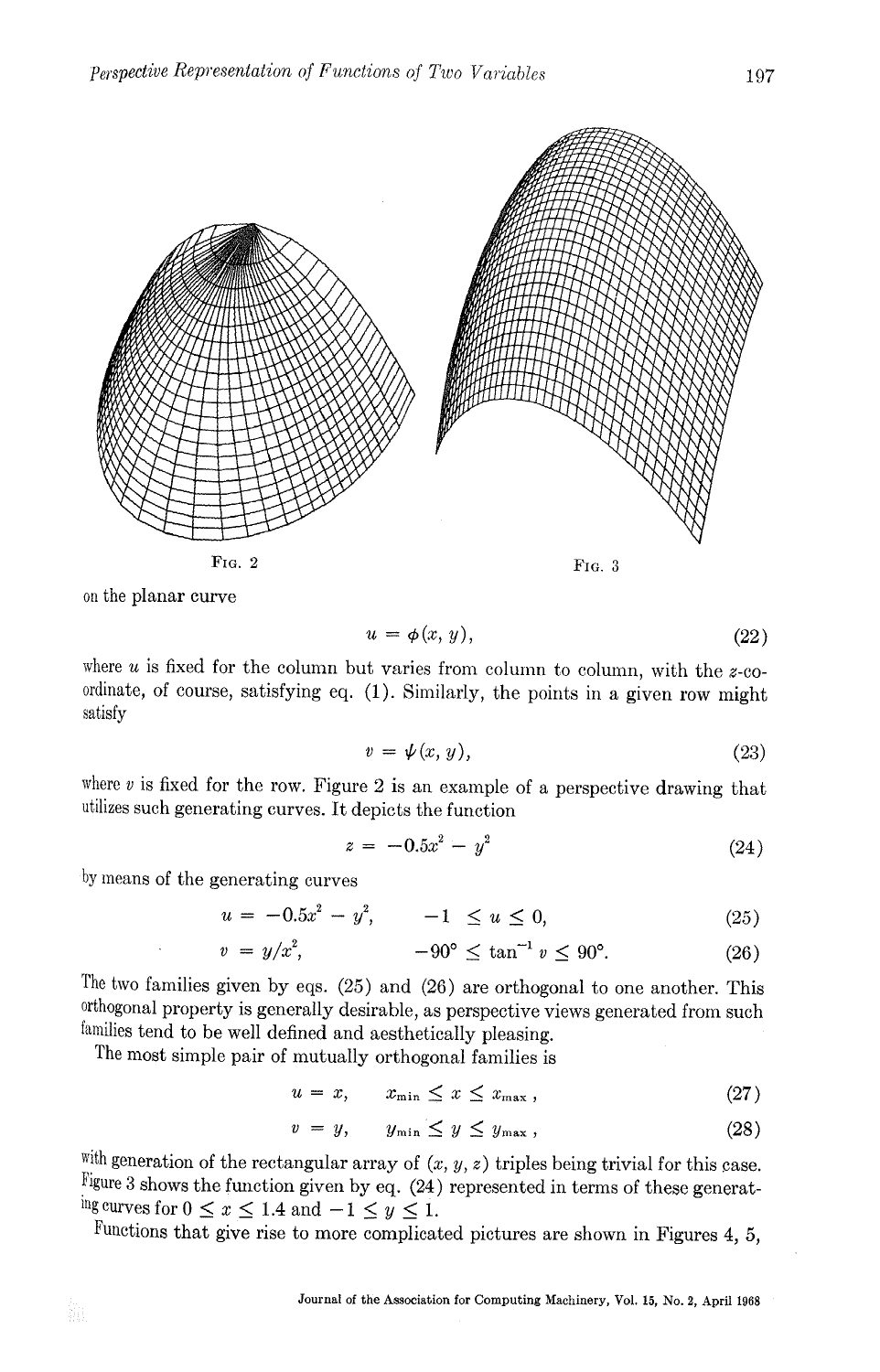

FIG. 5

and 6. Figure 4 represents the function

$$
z = 4/\overline{\text{PA}} - 1/\overline{\text{PB}},\tag{29}
$$

which is the electric potential at a point  $P(x, y)$  caused by a positive charge of four units placed at A $(a_x, a_y)$  and a negative charge of one unit at B $(b_x, b_y)$ . Figure 5 shows the electric potential at P caused by unit positive charges placed at A, B,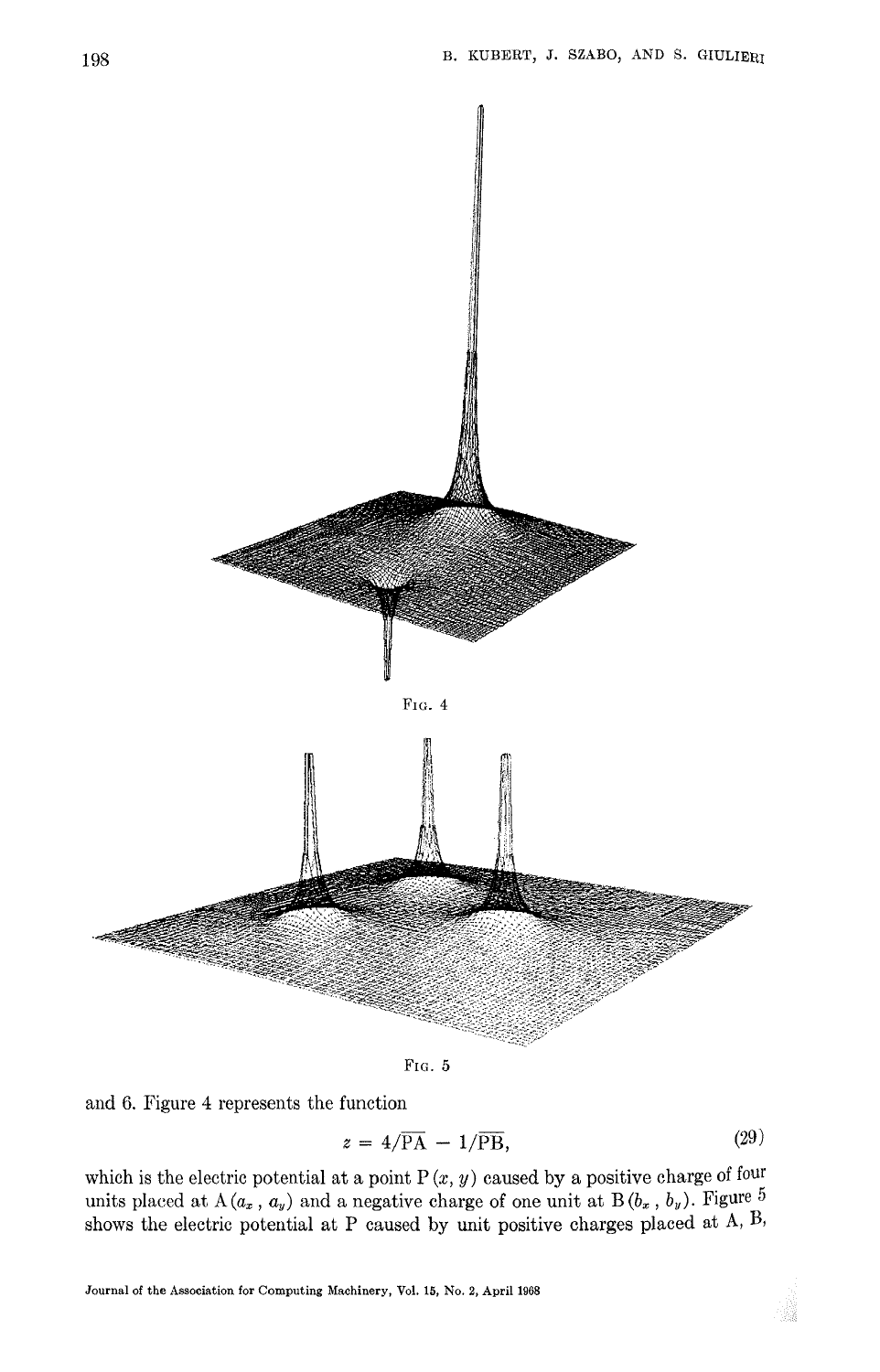

FIG. 6

and C. For this case

$$
z = 1/\overline{PA} + 1/\overline{PB} + 1/\overline{PC}.
$$
 (30)

The function shown in Figure 6 is given by

$$
z = \sum_{i=1}^{3} w_i^2 e^{-w_i}, \tag{31}
$$

where  $w_i = (x - h_i)^2/a_i^2 + (y - k_i)^2/b_i^2 - 1$  and the constants are given in the following schedule:

| i              | $a_i$         | b:            | $h_i$ | $k_{\it i}$      |
|----------------|---------------|---------------|-------|------------------|
| 1              | $\frac{1}{2}$ | ł             | 2     | 4                |
| $\overline{2}$ | 3             | $\frac{1}{2}$ | 5     | $\boldsymbol{2}$ |
| 3              | 3             | $\frac{1}{2}$ | 5     | 6                |

## *4. Elimination of Hidden Surfaces--Criterion for Visibility*

Figures 4, 5, and 6 have the undesirable property that various segments of the surface, S, being represented project into the same segment of  $\Pi$ , the plane of projection. Although this property may be useful in certain applications, in general it causes the picture to be somewhat difficult to interpret. This is especially apparent in Figure 6. The surface representing the function defined in eq. (1) can be thought of as the surface of an opaque solid model of the function. Then, of the various surface segments that project into a single segment of II, only one, i.e. the closest one, would be visible to the observer. It would be highly desirable to plot only such segments that would be visible.

The outstanding property of a visible point, P, on S is that the line segment  $\overline{CP}$ contains only one point of S, namely P. Conversely, if P were hidden,  $\overline{CP}$  would contain at least one point of S other than P. We utilize this property in determining whether or not to plot P.

Recall that we represent eq. (1) by a rectangular array of points whose  $x$ - and  $\ell$ -coordinates satisfy eqs. (22) and (23) along its columns and rows. Let us require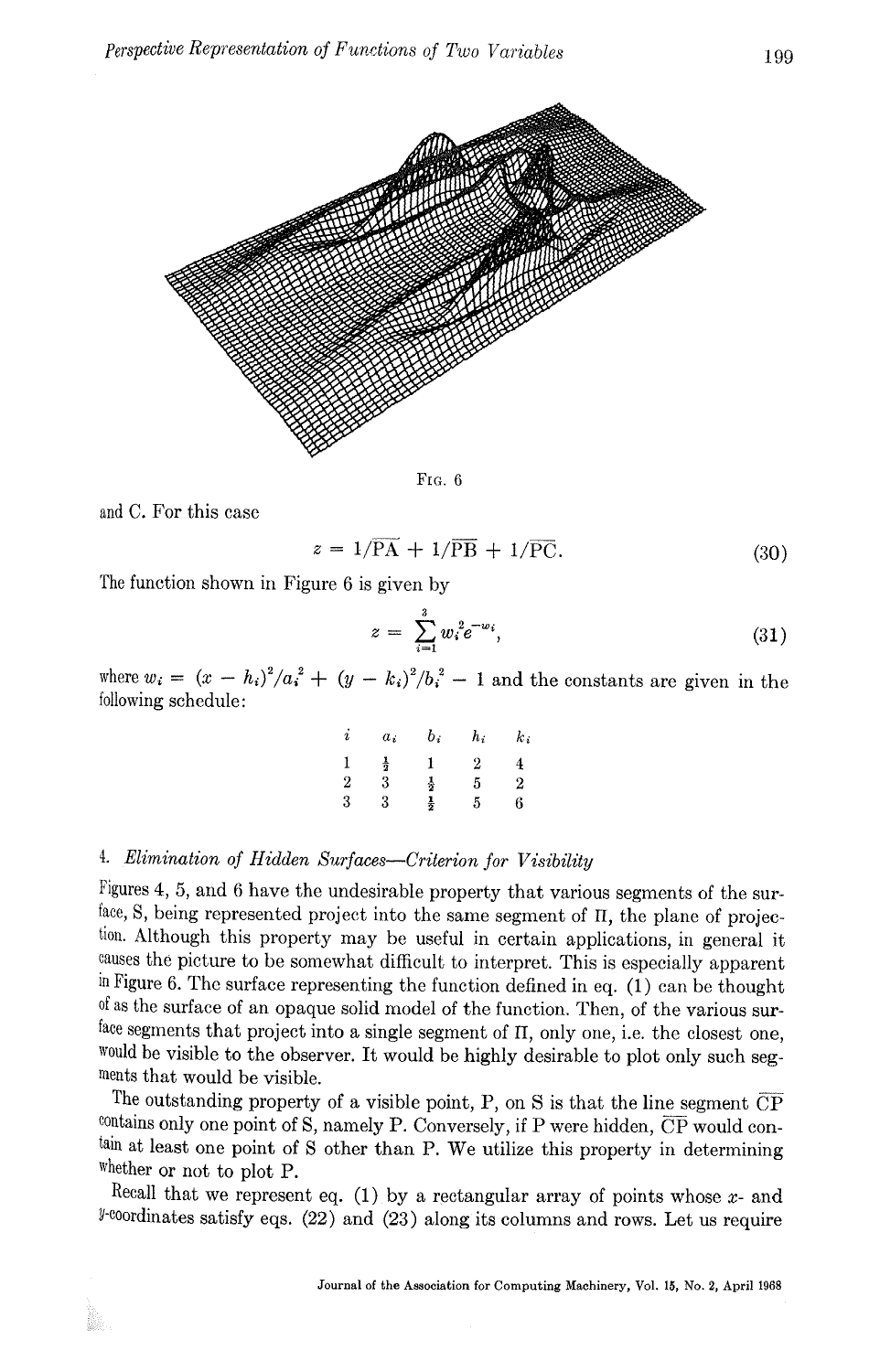that these equations be precisely eqs. (27) and (28). From this finite array of points it will be necessary to construct a function, say  $z^* = f^*(x, y)$ , that approximates eq. (1) and is defined and continuous throughout the region of interest. In order to make the procedure economically attractive  $z^*$  must be obtainable at an arbitrary point with a minimum of computation. This suggests a linear approximation.

Let us define the grid element  $E_{ij}$  to be the rectangle bounded by the points  $(x_i, y_j)$ ,  $(x_i, y_{j+1})$ ,  $(x_{i+1}, y_{j+1})$ , and  $(x_{i+1}, y_j)$ . Since three noncolinear points uniquely determine a plane in space it follows that, in general, a linear approximation satisfying eq. (1) at the four corners of  $E_{ij}$  does not exist. We can, however, by choosing three of the four corners, obtain a linear approximation that will be applicable to half of the area of  $E_{ij}$ . In a like manner we can approximate the remaining half. This, of course, can be done in two different ways, each of which will yield a slightly different approximation to eq. (1) in  $E_{ij}$ . The two possible approximating functions will, however, agree along the straight line segment connecting any two adjacent corners of  $E_{ii}$ .

Let us arbitrarily divide  $E_{ij}$  into two segments by a line connecting  $(x_i, y_{i+1})$  and  $(x_{i+1}, y_i)$ . Then a linear approximation to eq. (1) can be obtained for each of these segments. Let R be the rectangular region bounded by the lines  $x = x_{\min}$ ,  $x =$  $x_{\text{max}}$ ,  $y = y_{\text{min}}$ ,  $y = y_{\text{max}}$ . For an arbitrary point  $(\tilde{x}, \tilde{y})$  in R the following procedure then holds:



(i) Find i, j such that  $x_i \leq \tilde{x} < x_{i+1}$ ,  $y_j \leq \tilde{y} < y_{j+1}$ .

(ii) Compute 
$$
m_{ij} = \frac{y_{j+1} - y_j}{x_i - x_{i+1}}, \quad m = \frac{\tilde{y} - y_j}{\tilde{x} - x_{i+1}}.
$$

(iii) Set  $k = \begin{Bmatrix} 0 \\ 1 \end{Bmatrix}$  if  $\begin{Bmatrix} m \leq m_{ij} \\ m > m_{ij} \end{Bmatrix}$ .

(iv)  $z^* = A\tilde{x} + B\tilde{y} + C$ , where A, B, and C satisfy

$$
z(x_i, y_{j+1}) = Ax_i + By_{j+1} + C,
$$
  
\n
$$
z(x_{i+1}, y_j) = Ax_{i+1} + By_j + C,
$$
  
\n
$$
z(x_{i+k}, y_{j+k}) = Ax_{i+k} + By_{j+k} + C.
$$

The resulting approximation,  $z^*$ , is defined and continuous for all points  $(\tilde{x}, \tilde{y})$  in **R.** 

In order to answer the question whether P is or is not visible from C, it is necessary to refer to points on the line segment  $\overline{\text{CP}}$ . Let  $\tilde{P}$  be an arbitrary point on  $\overline{\text{CP}}$ .

<sup>&</sup>lt;sup>1</sup> This restriction is not required nor is it desirable in the general case. It does, however, lead to a fairly efficient algorithm for testing the visibility of an arbitrary point on S.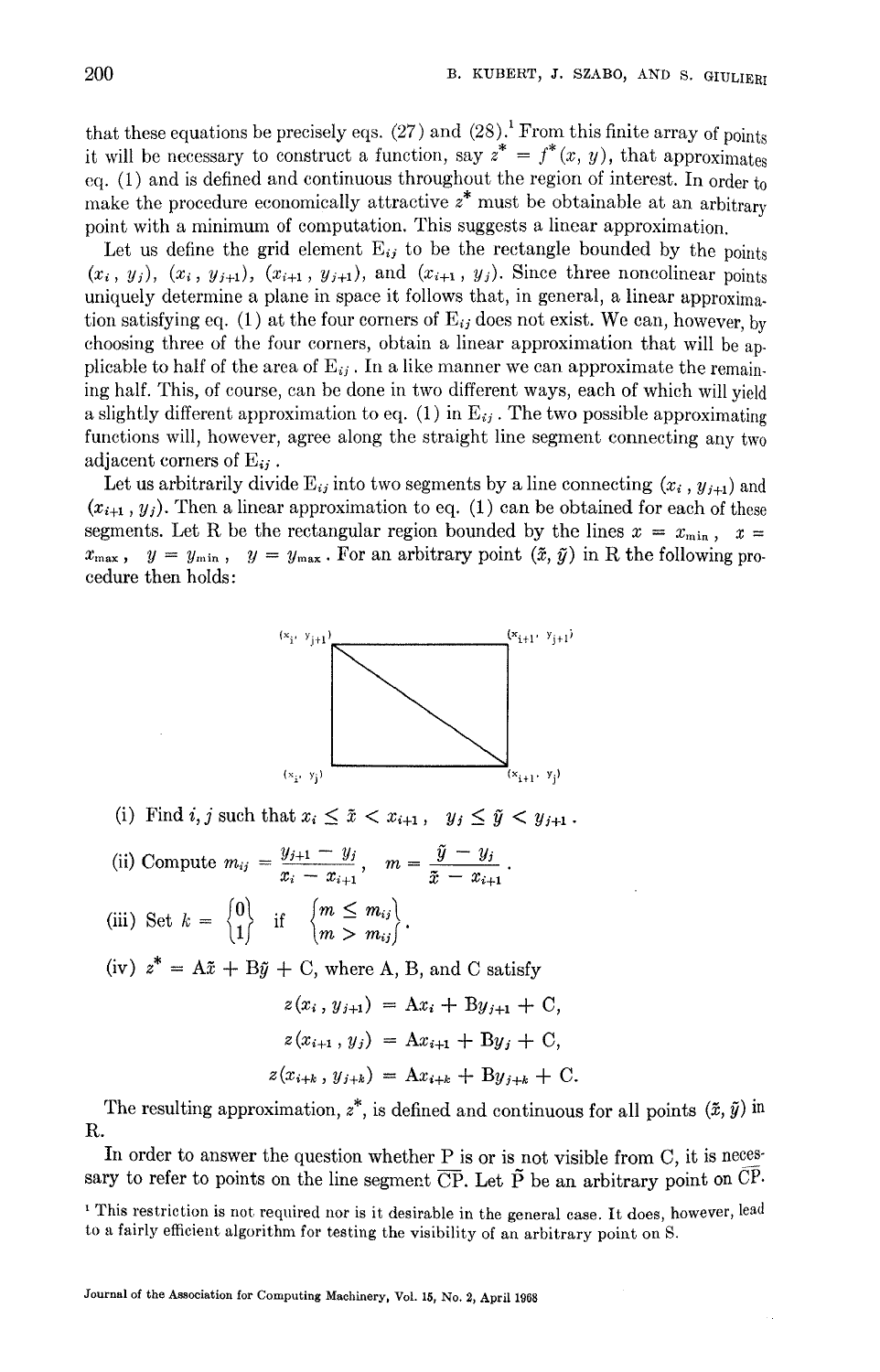Then if  $(x, y, z)$ ,  $(\tilde{x}, \tilde{y}, \tilde{z})$ , and  $(c_x, c_y, c_z)$  are the coordinates of P,  $\tilde{P}$ , and C, the following equations hold:

$$
\frac{\tilde{x} - c_x}{x - c_x} = \frac{\tilde{y} - c_y}{y - c_y} = \frac{\tilde{z} - c_z}{z - c_z}.
$$
\n(32)

Visibility of P will be determined by examining the behavior of

$$
\delta(\mathbf{P}, \, \mathbf{P}) = \tilde{z} - z^* \tag{33}
$$

as  $\tilde{P}$  traverses that part of the line segment  $\overline{CP}$  that is contained in R. Figure 7 depicts  $\tilde{z}$  and  $z^*$  for some typical situations. In Figure 7 (a) and (b), P is visible since  $\tilde{z}$  and  $z^*$  never intersect (except at P). In Figure 7 (c), P is hidden since an intersection different from P does occur. Such considerations lead to the following: *Criterion for Visibility.* If  $\delta(P, \tilde{P})$  remains always positive or always negative at

all points of  $\overline{CP}$  in R, then P is visible. Otherwise it is hidden.

Note that  $z^*$  is piecewise linear. Thus it will suffice to examine  $\delta(P, \tilde{P})$  at its vertices only. These vertices occur along three families of lines, i.e. (1)  $x_i = \text{con-}$ stant, (2)  $y_j = \text{constant}$ , and (3) the lines connecting  $(x_i, y_{j+1})$  and  $(x_{i+1}, y_j)$ . In that we are using only lines of constant  $x$  or  $y$  as generating curves, it is unimportant to consider vertices of type three. In the few cases where consideration of such vertices would affect the plot, the effect of ignoring them would be merely a slight flattening of the approximating surface. (See Figure 8.)

In order to establish the visibility of a point  $P(x, y, z)$  the following steps are executed for every constant  $x$  (column) and every constant  $y$  (row) in the data array:

(i) For fixed  $\tilde{x}$  (or  $\tilde{y}$ ), compute  $\tilde{y}$  (or  $\tilde{x}$ ) and  $\tilde{z}$  from eq. (32). (ii-a) If  $\tilde{x}$  was fixed, compute  $z^*$  from

$$
\frac{z^* - z(\bar{x}, y_j)}{z(\bar{x}, y_{j+1}) - z(\bar{x}, y_j)} = \frac{\tilde{y} - y_j}{y_{j+1} - y_j}, \qquad y_j \leq \tilde{y} \leq y_{j+1}.
$$

(ii-b) If  $\tilde{y}$  was fixed, compute  $z^*$  from

$$
\frac{z^* - z(x_i, \tilde{y})}{z(x_{i+1}, \tilde{y}) - z(x_i, \tilde{y})} = \frac{\tilde{x} - x_i}{x_{i+1} - x_i}, \qquad x_i \leq \tilde{x} \leq x_{i+1}.
$$

(iii) Compute  $\delta(P, \tilde{P}) = \tilde{z} - z^*$ .

If for every  $\tilde{P}$  thus tested  $\delta(P, \tilde{P})$  has the same sign, then P is visible. Otherwise it is hidden.



Journal of the Association for Computing Machinery, Vol. 15, No. 2, April 1968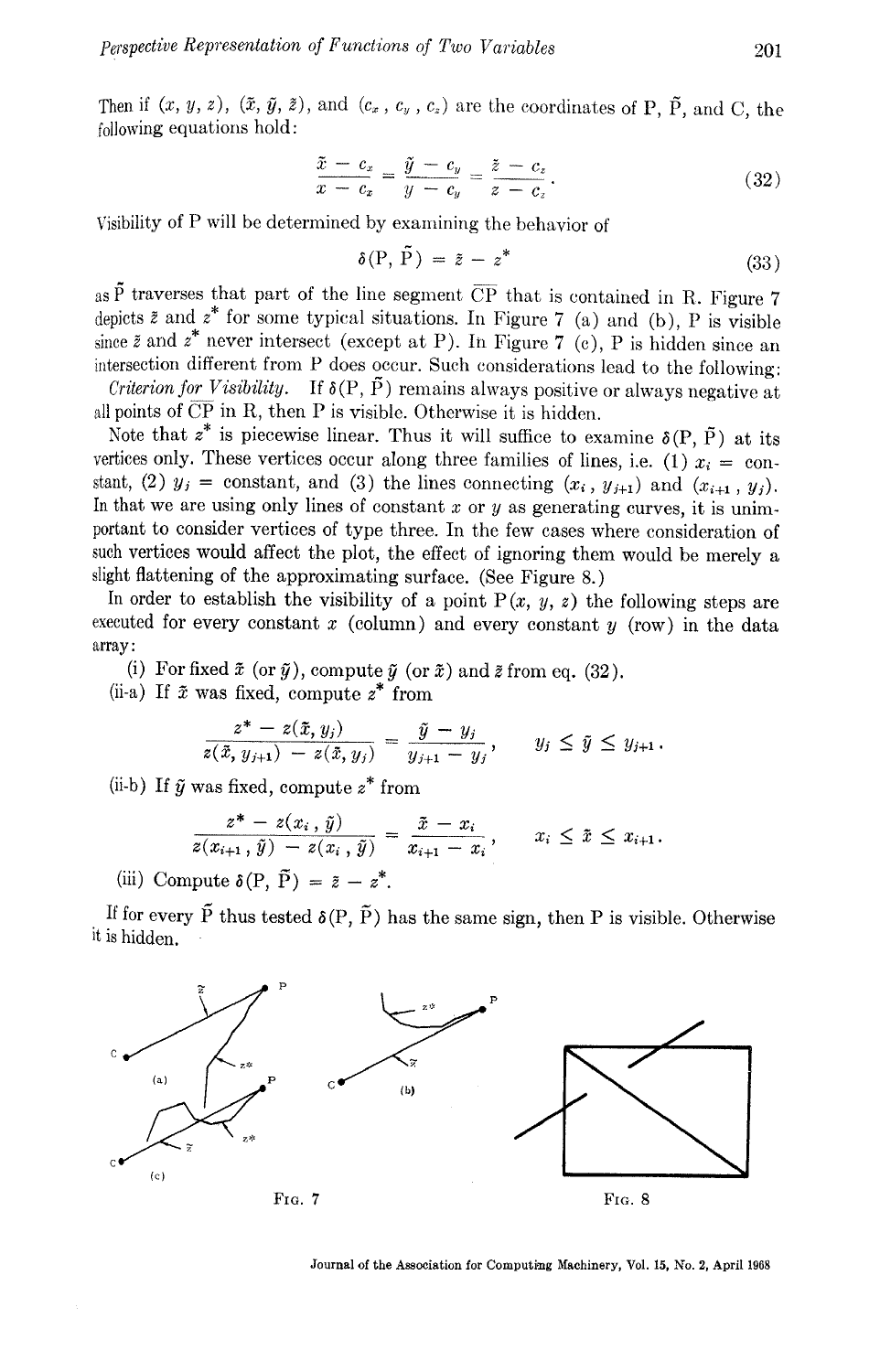#### *5. Connection of Visible Points*

Our considerations on the connection of visible points are facilitated by defining a new function of P as follows:

$$
\phi(P) = +1
$$
 if P is visible and  $\delta(P, \tilde{P}) > 0$ ,  $\phi(P) = -1$  if P is visible and  $\delta(P, \tilde{P}) < 0$ ,  $\phi(P) = 0$  if P is hidden.

The procedure outlined in Section 4 suffices to determine the value of  $\phi(P)$  for each point in the data array. The question remains, just how should these points be connected? When it is determined that two points should be connected, this is done by means of a straight line segment in the plane of projection. Two points in the data array are connected only if they are adjacent. By adjacent is meant that the two points are in the same row (or column) and adjacent columns (or rows).

In general, the projection of a visible point is represented by the intersection of two curves, one of constant  $x$  and one of constant  $y$ . The projection of a hidden point is not plotted. Let P and Q denote adjaeont points in the data array. Then four cases must be examined.

5.1  $\phi(P) = \phi(Q) = \pm 1$ . In this case both points are visible. It is true that there may be hidden points on the line segment  $\overline{PQ}$ . However, a general method to

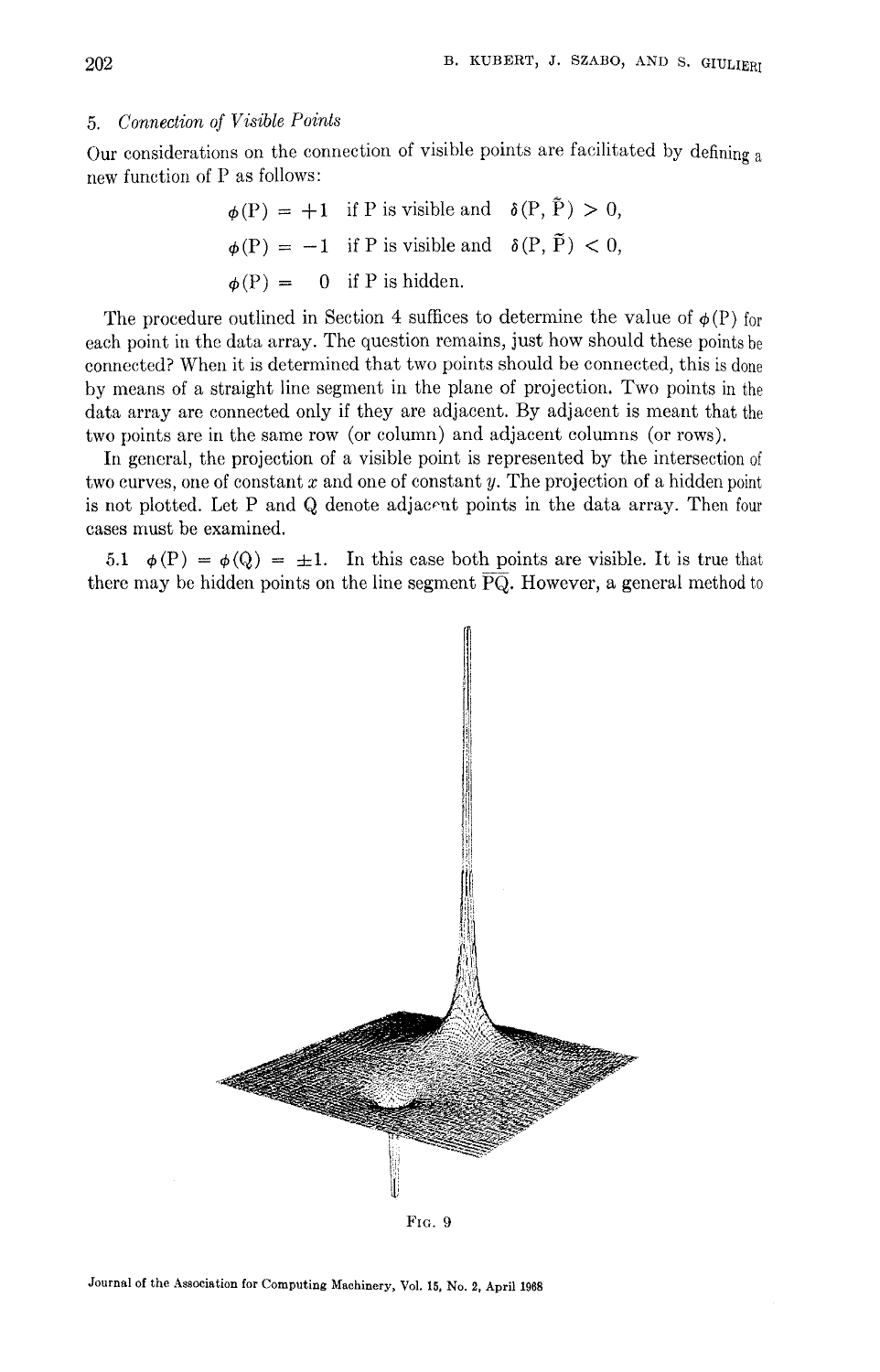discover all such hidden points cannot be accomplished with a finite number of calculations. Most typically in this situation all points on the line segment  $\overline{PQ}$  are visible. Therefore in this ease we always connect the adjacent points. If the resulting plot has a flaw due to the ignoring of hidden points on  $\overline{PQ}$ , the situation can be corrected by increasing the number of rows and columns of data points in R.

 $5.2 \quad \phi(P) = \phi(Q) = 0$ . Here both points are hidden. Analogous to the case discussed in Section 5.1, there may be visible points on  $\overline{PQ}$ . However, we ignore this possibility and draw no line between P and Q.

5.3.  $\phi(P) = \pm 1$ ,  $\phi(Q) = 0$ . In this case P is visible and Q hidden. We assume that a point, say P', exists on the line segment  $\overline{PQ}$  such that all points interior to  $\overline{PP'}$  are visible whereas all points interior to  $\overline{P'Q}$  are hidden. Any flaw in the resulting plot due to the invalidity of this assumption can be remedied by sufficiently increasing the number of rows and cohunns of data points in R.







Journal **of the** Association for Computing Machinery, Vol. 15, No. 2, April 1968